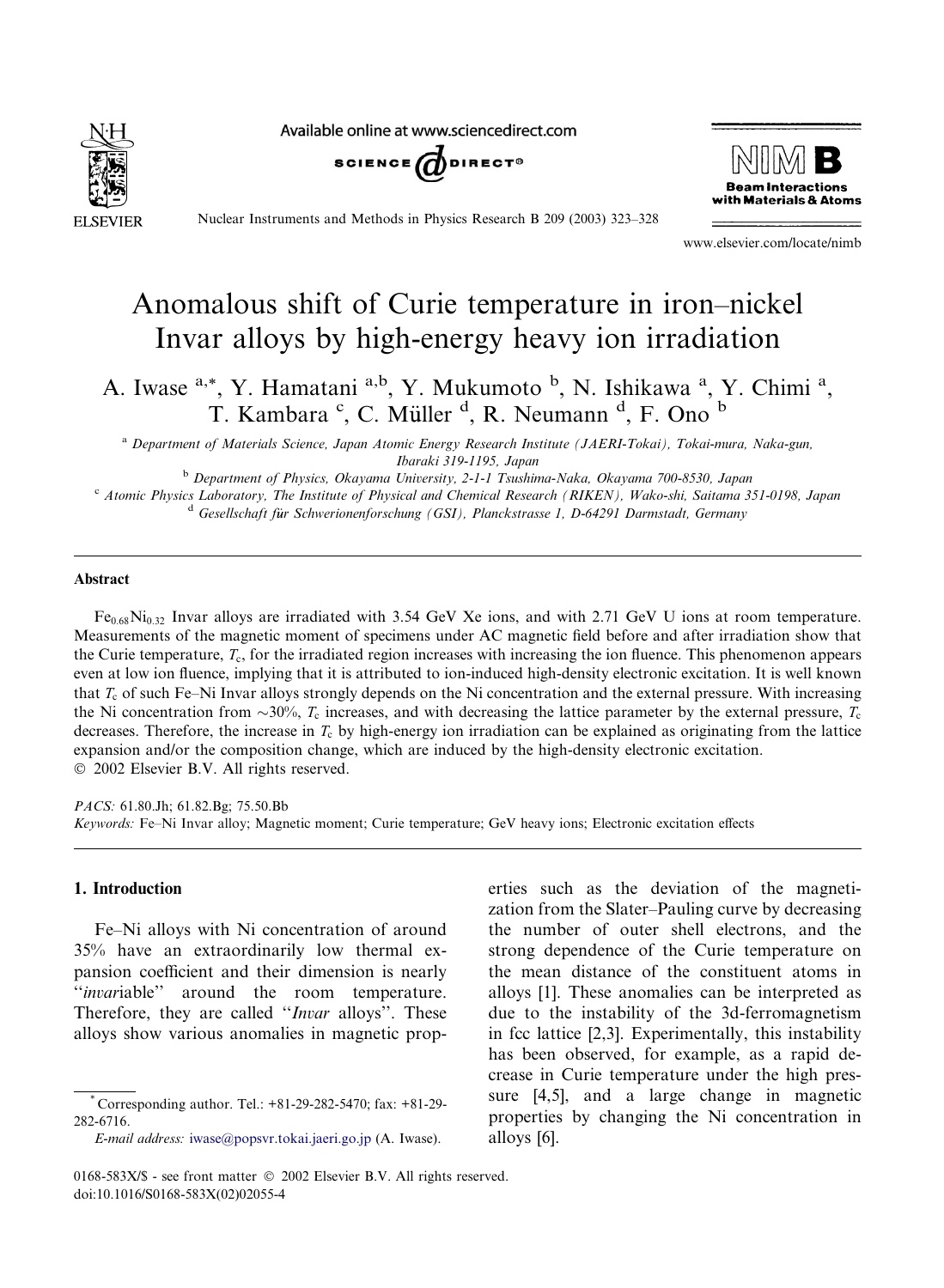Mechanical alloying synthesis has been often used to look for new functional materials and to control the magnetic properties of Fe–Ni Invar alloys [7,8]. By this technique, a wide variety of the fluctuation of Ni concentration has been introduced into the alloys [9,10]. Irradiation with swift heavy ions can be another method for the modification of their magnetic properties, because it has been reported that swift heavy ion irradiation can strongly modify lattice structures of materials [11].

In this paper, we report the modification of the magnetic properties in Fe–Ni Invar alloy by using GeV heavy ion irradiation, focusing on the shift of the Curie temperature. The result is discussed in terms of the electronic excitation effects.

## 2. Experimental procedure

Invar alloy of  $Fe<sub>0.68</sub>Ni<sub>0.32</sub>$  was prepared for the present experiment. First, iron and nickel metals of purity of 99.9% were melted using an induction furnace and then, cold rolled to the thickness of 1 mm. After annealing at 1000  $\degree$ C for 3 h, they were quenched into water so as to remain the fcc phase. They were rolled again to reduce the thickness to  $55-85$  µm, and cut into square platelets of 5 mm  $\times$  5 mm. Then, they were annealed again at 1000  $\mathrm{^{\circ}C}$  for 3 h and quenched into water.

The specimens were irradiated with 3.54 GeV <sup>136</sup>Xe ions using the RIKEN ring cyclotron, and with  $2.71$  GeV  $^{238}$ U ions using the GSI-UNILAC accelerator. Before and after the irradiation, the magnetic moment of the specimens, M, was measured by using a specially designed system for rapid measurements. In this system, a pick-up coil and a canceling coil were wound in the opposite direction with each other to pick up the signal proportional to  $dM/dt$ . AC-magnetic field,  $H_{ex}$ , with the frequency of 80 Hz and the intensity of 1 Oe was applied to the specimen and the output signal was detected using a lock-in amplifier. Inside the pick-up coil was placed a furnace and the temperature was kept at the measuring temperature. As soon as the specimen attached with a thermocouple was placed in the furnace, the measurement started and it ended within a few minutes. This rapid measuring system is especially useful for such specimens as in the present case of irradiated ones that are thermally unstable.

The intensity of magnetization, I, is defined as

$$
I = M/V, \tag{1}
$$

where  $V$  is the specimen volume. The effective field in the specimen,  $H_{\text{eff}}$ , is, however, not the same as  $H_{\text{ex}}$ , but depends strongly on the specimen shape;

$$
H_{\rm eff} = H_{\rm ex} - 4\pi NI,\tag{2}
$$

where  $N$  is the demagnetizing factor. In the present case, as  $H_{ex}$  is so weak that the specimen cannot be fully magnetized, the total magnetization,  $M$ , is given as

$$
M = VI = V\chi H_{\text{eff}} = V\chi(H_{\text{ex}} - 4\pi NI). \tag{3}
$$

From Eqs. (1) and (3),

$$
M = \left[\frac{V\chi}{1 + 4\pi N\chi}\right]H_{\text{ex}} \equiv SH_{\text{ex}},\tag{4}
$$

where  $\chi$  is the magnetic susceptibility, S the slope of experimental  $M-H_{ex}$  curve. Here we assume that the Curie temperature is just  $T_c$  all over the specimen. Above  $T_c$ , as the specimen is paramagnetic, the values of  $\chi$  and S are nearly 0. On the other hand, below  $T_c$ , the value of  $\chi$  becomes infinite because the specimen is ferromagnetic, and S becomes  $V/4\pi N$ ;

$$
S = \begin{cases} 0 & \text{for } T > T_{\text{c}}, \\ \frac{V}{4\pi N} & \text{for } T < T_{\text{c}}. \end{cases} \tag{5}
$$

Therefore, we can determine  $T_c$  as the temperature at which the value of S changes from  $V/4\pi N$ to 0. When the projected range of irradiating ions is much larger than the specimen thickness, effects of irradiation extend all over the specimen, and the irradiation-induced change in  $T_c$  can be detected by the above method.

Next, we consider the case in which the projected range of irradiating ions is smaller than the specimen thickness, and some part of the specimen remains unirradiated. Fig. 1 shows the specimen of  $h$  (height)  $\times h$  (width)  $\times t$  (thickness) in dimension before irradiation. The direction of  $H_{\text{ex}}$  is also shown in the figure. The Curie temperature is  $T_{c0}$ all over the specimen (Fig.  $1(a)$ ), and the temperature dependence of the value of  $S$  is shown in Fig. 1(b). After irradiation, the Curie temperature for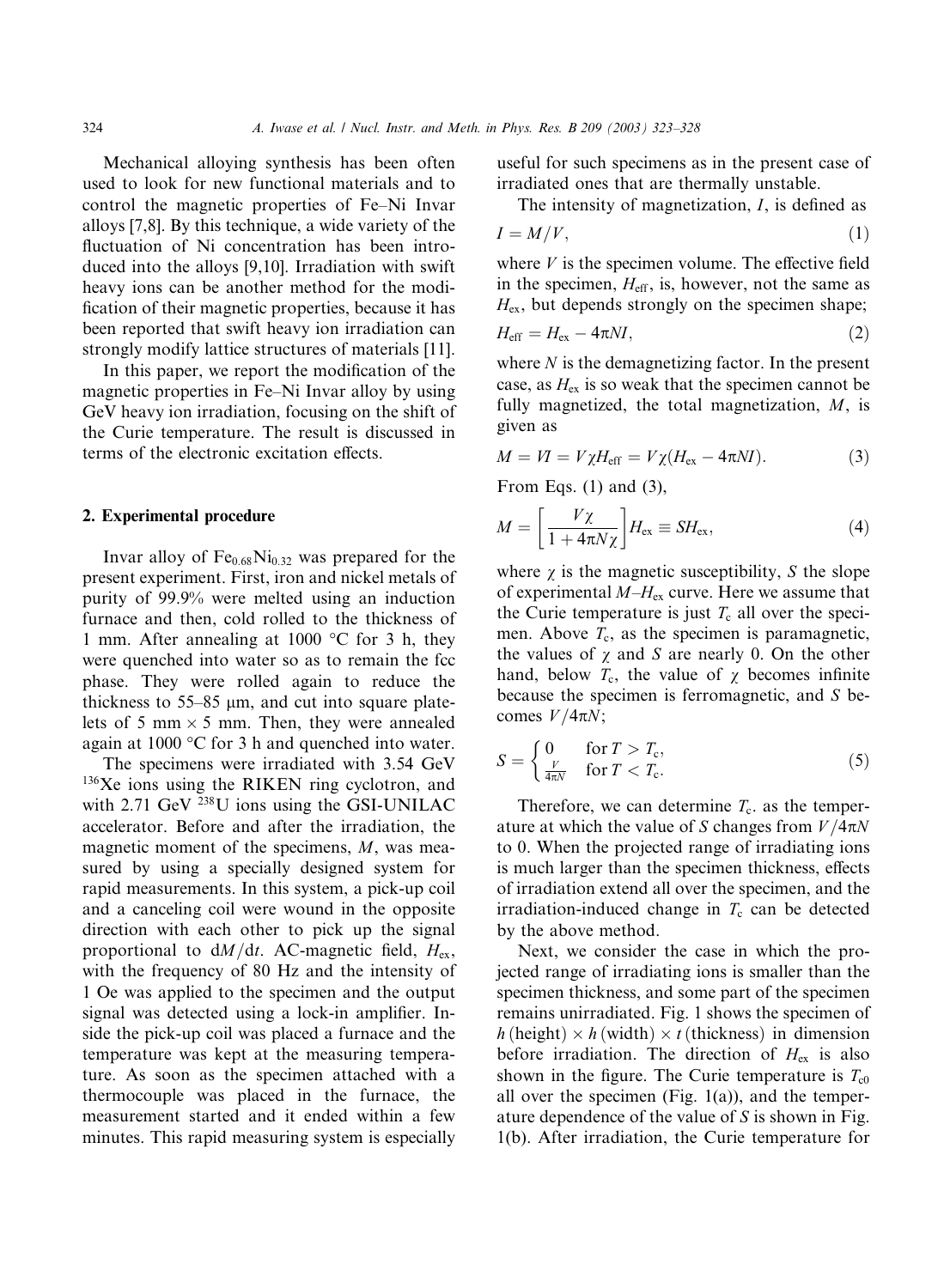

Fig. 1. (a) Distribution of  $T_c$  in the specimen before irradiation and (b) temperature dependence of the slope of  $M-H_{ex}$  curve, S. Direction of magnetic field is also shown.

the irradiated region is assumed to increase uniformly to  $T_c'$  as shown in Fig. 2(a). According to Eq. (5), the value of S, i.e. the slope of  $M-H_{ex}$ curve would change from  $S_0 = h^2t/4\pi N$  to  $S' = h^2R/4\pi N'$  at  $T_{c0}$ , and then would change from  $S'$  to 0 at  $T_c'$ , where N and N' are the demagnetizing factors for unirradiated specimen and for the irradiated region of the specimen after irradiation, respectively. Actually, the demagnetizing factor strongly depends on the shape of ferromagnetic region. In the present experiment, as the thickness of the ferromagnetic region is much smaller than its length and width  $(t \ll h)$ , its shape can be approximated as an ellipsoid of revolution, the polar semi-axis length of which corresponds to the thickness of the ferromagnetic region. Under this approximation, the demagnetizing factor is nearly proportional to the thickness of the ferromagnetic region [12]; for unirradiated specimen,  $N \sim t$ , and for the irradiated region,  $N' \sim R$ . Then,

$$
S_0 = \frac{h^2 t}{4\pi N} = \frac{h^2 R}{4\pi N'} = S' \quad \text{for } T < T_c. \tag{6}
$$



Fig. 2. Same as Fig. 1 except for the partly irradiated specimen.

Therefore, as can be seen in Fig. 2(b), the slope of  $M-H_{\text{ex}}$  curve is changed only at  $T'_{\text{c}}$  from  $S_0$  (=S') to zero. From the above discussion, we have got a very interesting conclusion; even when the projected range of ions is smaller than the specimen thickness, we can detect the Curie temperature only for the irradiated region.

#### 3. Results and discussion

The experimental result for the 3.54 GeV Xe ion irradiation is shown in Fig. 3. As the projected range of the Xe ions ( $\sim$ 100 µm) is larger than the specimen thickness (about 60  $\mu$ m), the ions pass completely through the specimen, and the effect of irradiation extends all over the specimen. In Fig. 3(a), the slope of the experimental  $M-H_{ex}$  curve, S, which is normalized to unity at low temperature region, is plotted as a function of specimen temperature. The value of S slightly decreases from unity with increasing the temperature and then, decreases rapidly to zero around  $T_c$ . However, the range of the temperature where S rapidly decreases is rather wide comparing usual ferromagnetic metals. This is attributed to the distribution of the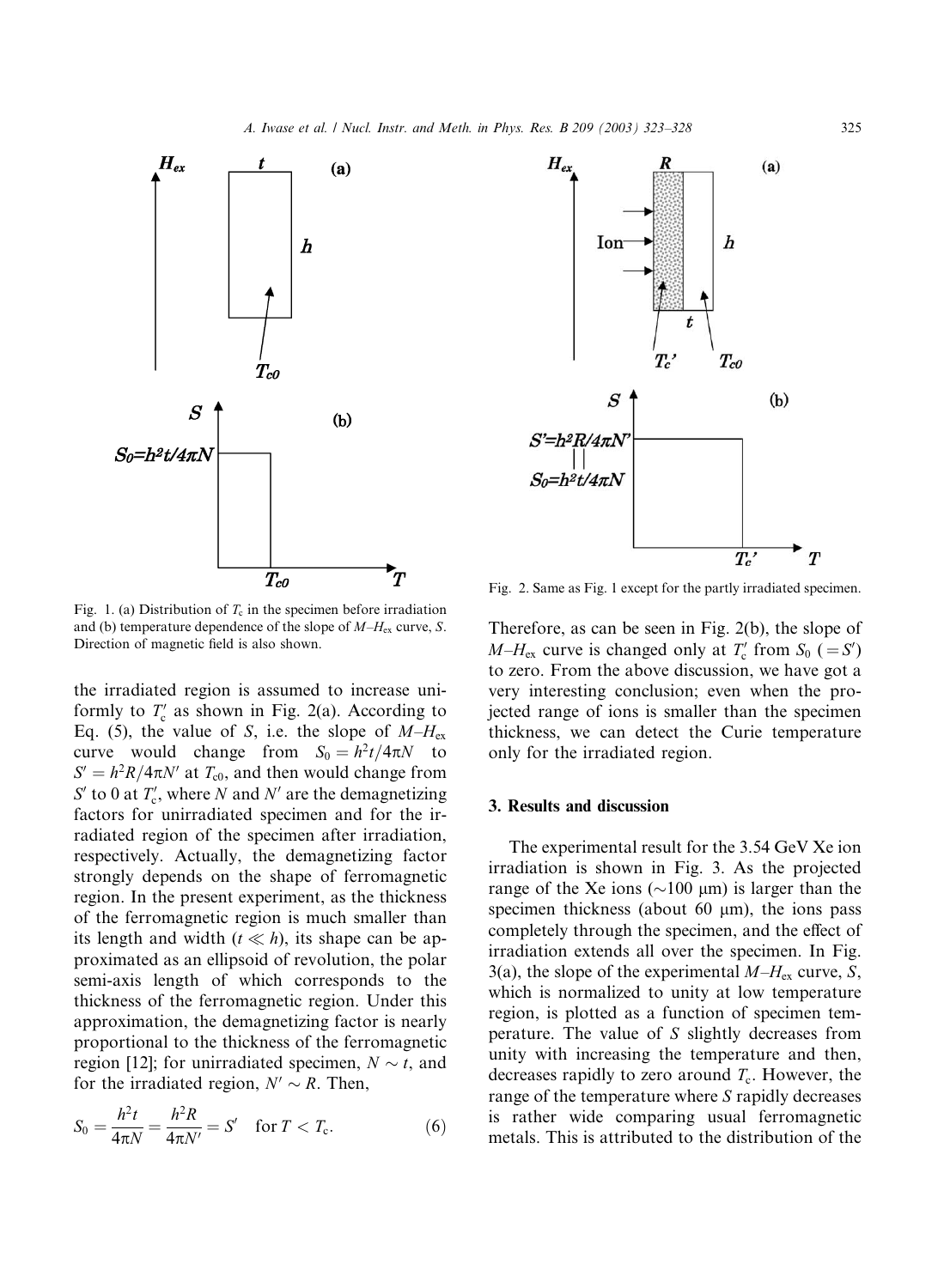

Fig. 3. Temperature dependence of the slope of  $M-H_{ex}$  curves, S, for 3.54 GeV Xe ion irradiation (a) and their temperature derivatives (b).

Curie temperature in the specimen. With increasing the ion fluence, the experimental curve is shifted to higher temperature side, implying that the irradiation increases the Curie temperature. To see the change in the Curie temperature by the irradiation more clearly, the temperature derivatives of  $S-T$  curves are plotted in Fig. 3(b). Here, we define the temperature at which the value of the derivative has a maximum as the mean Curie temperature,  $\langle T_c \rangle$ . The figure shows that the irradiation to  $1 \times 10^{12}$  cm<sup>-2</sup> scarcely affects the Curie temperature, and that the shift of  $\langle T_c \rangle$  after the irradiation up to  $5 \times 10^{12}$  cm<sup>-2</sup> is about 5 K.

By using the TRIM code, the cross section for defect production through the elastic collisions,  $\sigma_d$ , and the energy deposited through electronic excitation per unit length (electronic stopping power),  $S_e$ , were calculated for 3.54 GeV Xe ion irradiation as a function of specimen depth. The displacement energy was assumed to be 25 eV. The change in  $\sigma_d$ and  $S<sub>e</sub>$  was very small through the specimen. This means that the specimen is nearly uniformly affected by the irradiation.

Fig. 4 shows the result for the 2.71 GeV U ion irradiation. The depth dependence of  $\sigma_d$  and  $S_e$ was calculated by TRIM code. The projected



Fig. 4. Same as Fig. 3 except for 2.71 GeV U ion irradiation.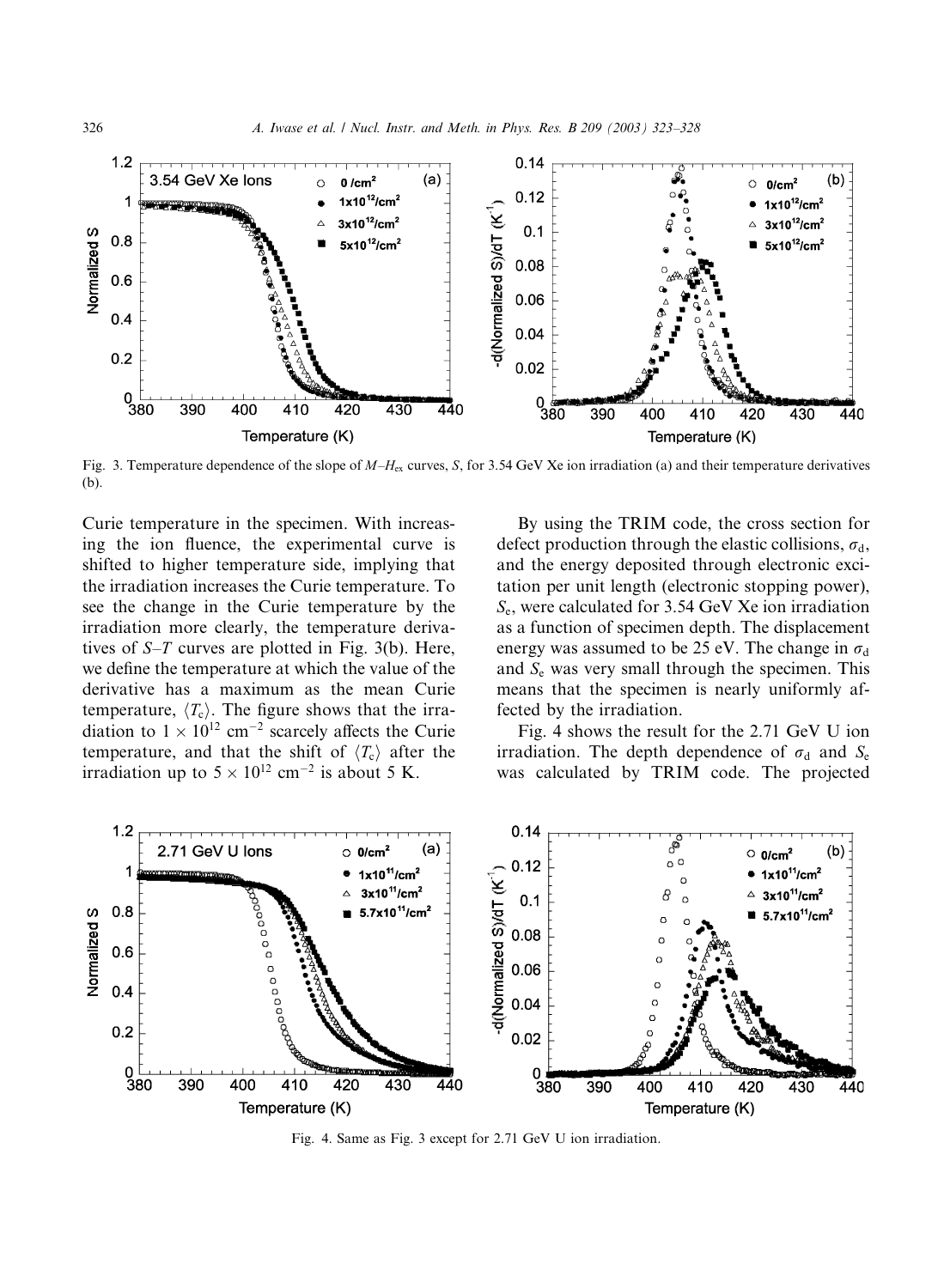range of the U ions ( $\sim$ 45 µm) is smaller than the specimen thickness (about 75  $\mu$ m), and only 60% of the specimen volume is irradiated with the ions. The experimental curves are, however, shifted as a whole to higher temperature side with increasing the ion fluence. This trend is just the same as shown in Fig. 2(b). As discussed above, even when some part of specimen remains unirradiated, we can estimate the value of  $T_c$  only for the irradiated region from the experimental data. From the temperature derivatives of  $S-T$  curves (Fig. 4(b)), the mean value of the Curie temperature,  $\langle T_c \rangle$ , can be deduced for each irradiation.

We consider here whether or not the defects produced by elastic collisions contribute to the change in  $T_c$  of the Fe–Ni Invar alloy. By using the ion-fluence and the average value of  $\sigma_d$  through the irradiated region, the concentration of defects produced by elastic collisions can be estimated. If all of the defects survive the thermal agitation of the lattice, the calculated defect concentration is about 60 atomic ppm for the Xe ion fluence of  $5 \times 10^{12}$  cm<sup>-2</sup>, and about 250 atomic ppm for the U ion fluence of  $5.7 \times 10^{11}$  cm<sup>-2</sup>. During the irradiation at room temperature, however, most of defects are thermally annihilated, and the concentration of surviving defects is estimated to be only several atomic ppm for Xe irradiation and several tens atomic ppm for U irradiation. Such small amount of defects can hardly contribute to the  $T_c$  change in the Fe–Ni alloy. Then, we conclude that the change in the Curie temperature is attributed to the electronic excitation induced by the ions.

Fig. 5 indicates the values of  $\langle T_c \rangle$  as a function of ion-fluence for Xe ion and U ion irradiations. From this figure, the rate of increase in  $\langle T_c \rangle$ , i.e. the increase in  $\langle T_c \rangle$  per unit fluence, can be roughly calculated. The rate for U irradiation is an order of magnitude larger than for Xe irradiation. On the other hand, the calculation by TRIM code shows that the average value of  $S_e$  over the irradiated region for U ions is only twice as large as for Xe ions. This result suggests that the change in Curie temperature depends superlinearly on the electronic stopping power.

As mentioned before, the Curie temperature of Fe–Ni Invar alloys is quite sensitive to their lattice



Fig. 5. Mean value of Curie temperature,  $\langle T_c \rangle$ , as a function of ion-fluence for Xe ion irradiation and U ion irradiation.

parameter. An external high pressure can contract the lattice, resulting in the decrease in Curie temperature, while swift heavy ion irradiation induces a large lattice expansion in some materials [13]. If such a lattice expansion is induced by GeV ions in the Fe–Ni Invar alloy, we can explain the increase in the Curie temperature. Swift heavy ions also enhance a selective diffusion of constituent atoms in some alloys and vary their local atomic ratio [14,15]. If such an irradiation enhanced diffusion makes a Ni rich zone in the specimen, the Curie temperature of this zone will increase, because even a small increase in Ni concentration from 32% can induce a large increase in the Curie temperature. To clarify the present result in more details, measurements of lattice parameter and spontaneous magnetization in GeV ion irradiated Fe–Ni alloys are now in progress.

#### 4. Summary

The Curie temperature of  $Fe<sub>0.68</sub>Ni<sub>0.32</sub>$  Invar alloy is increased by GeV heavy ion irradiation. As this phenomenon appears at low fluence of  $10^{11}$ – $10^{12}$  cm<sup>-2</sup>, it is attributed to the high density electronic excitation induced by GeV ions. The increase in Curie temperature per unit fluence depends superlinearly on the electronic stopping power for the irradiating ions. The experimental